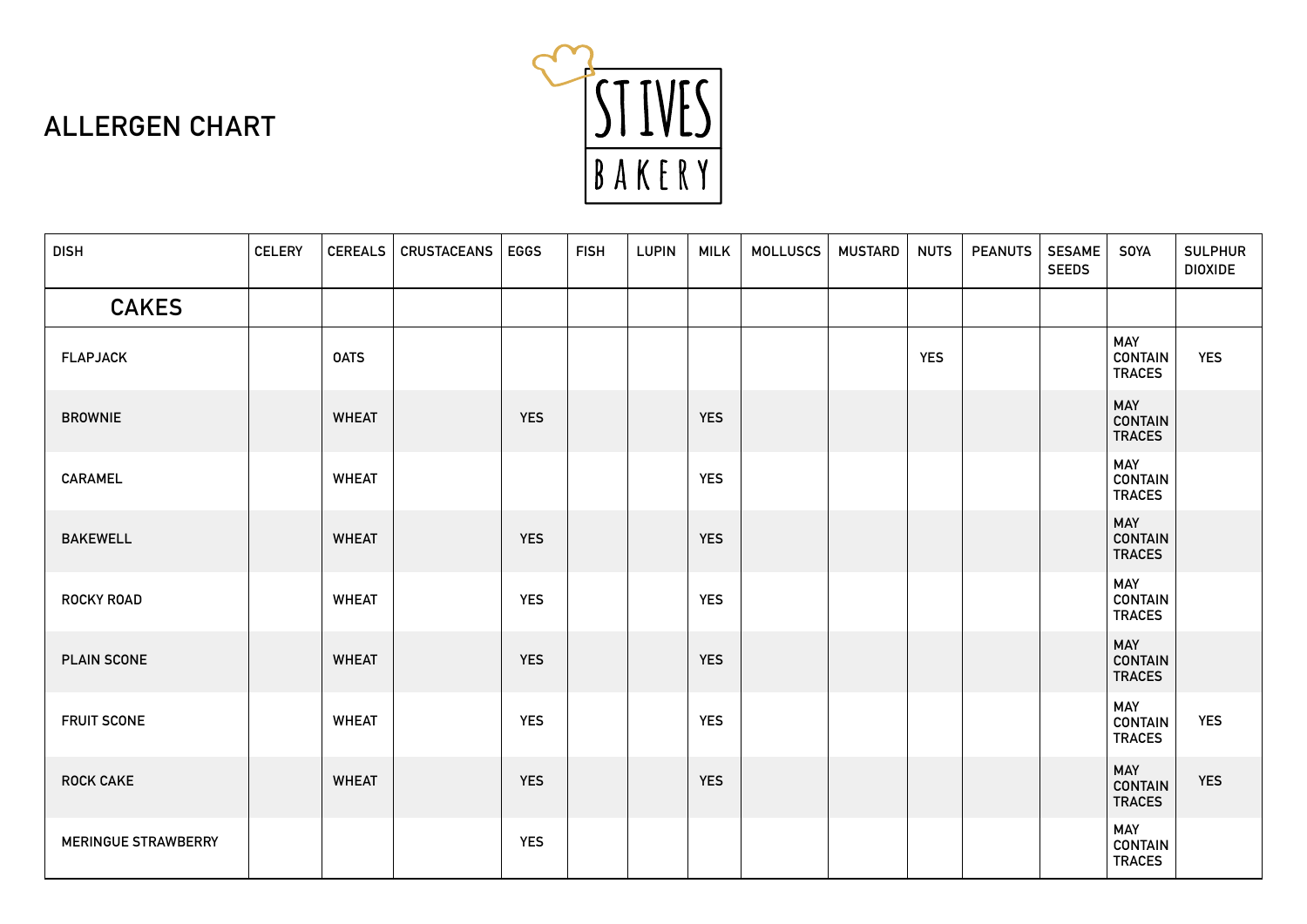

| <b>DISH</b>        | <b>CELERY</b> | <b>CEREALS</b> | CRUSTACEANS | <b>EGGS</b> | <b>FISH</b> | <b>LUPIN</b> | <b>MILK</b> | <b>MOLLUSCS</b> | <b>MUSTARD</b> | <b>NUTS</b> | <b>PEANUTS</b> | <b>SESAME</b><br><b>SEEDS</b> | <b>SOYA</b>                                   | <b>SULPHUR</b><br><b>DIOXIDE</b> |
|--------------------|---------------|----------------|-------------|-------------|-------------|--------------|-------------|-----------------|----------------|-------------|----------------|-------------------------------|-----------------------------------------------|----------------------------------|
| <b>CAKES</b>       |               |                |             |             |             |              |             |                 |                |             |                |                               |                                               |                                  |
| MERINGUE CHOCOLATE |               |                |             | <b>YES</b>  |             |              |             |                 |                |             |                |                               |                                               |                                  |
| <b>CROISSANT</b>   |               | <b>WHEAT</b>   |             | <b>YES</b>  |             |              | <b>YES</b>  |                 |                |             |                |                               | <b>MAY</b><br><b>CONTAIN</b><br><b>TRACES</b> |                                  |
| PAN AUX CHOCOLATE  |               | <b>WHEAT</b>   |             | <b>YES</b>  |             |              | <b>YES</b>  |                 |                |             |                |                               | <b>MAY</b><br><b>CONTAIN</b><br><b>TRACES</b> |                                  |
| PAIN AUX RAISIN    |               | <b>WHEAT</b>   |             | <b>YES</b>  |             |              | <b>YES</b>  |                 |                |             |                |                               | <b>MAY</b><br><b>CONTAIN</b><br><b>TRACES</b> |                                  |
| <b>CRUFFIN</b>     |               | <b>WHEAT</b>   |             | <b>YES</b>  |             |              |             |                 |                | <b>YES</b>  |                |                               | <b>MAY</b><br><b>CONTAIN</b><br><b>TRACES</b> |                                  |
| PORTUGUESE TART    |               | <b>WHEAT</b>   |             | <b>YES</b>  |             |              | <b>YES</b>  |                 |                | <b>YES</b>  |                |                               |                                               |                                  |
|                    |               |                |             |             |             |              |             |                 |                |             |                |                               |                                               |                                  |
|                    |               |                |             |             |             |              |             |                 |                |             |                |                               |                                               |                                  |
|                    |               |                |             |             |             |              |             |                 |                |             |                |                               |                                               |                                  |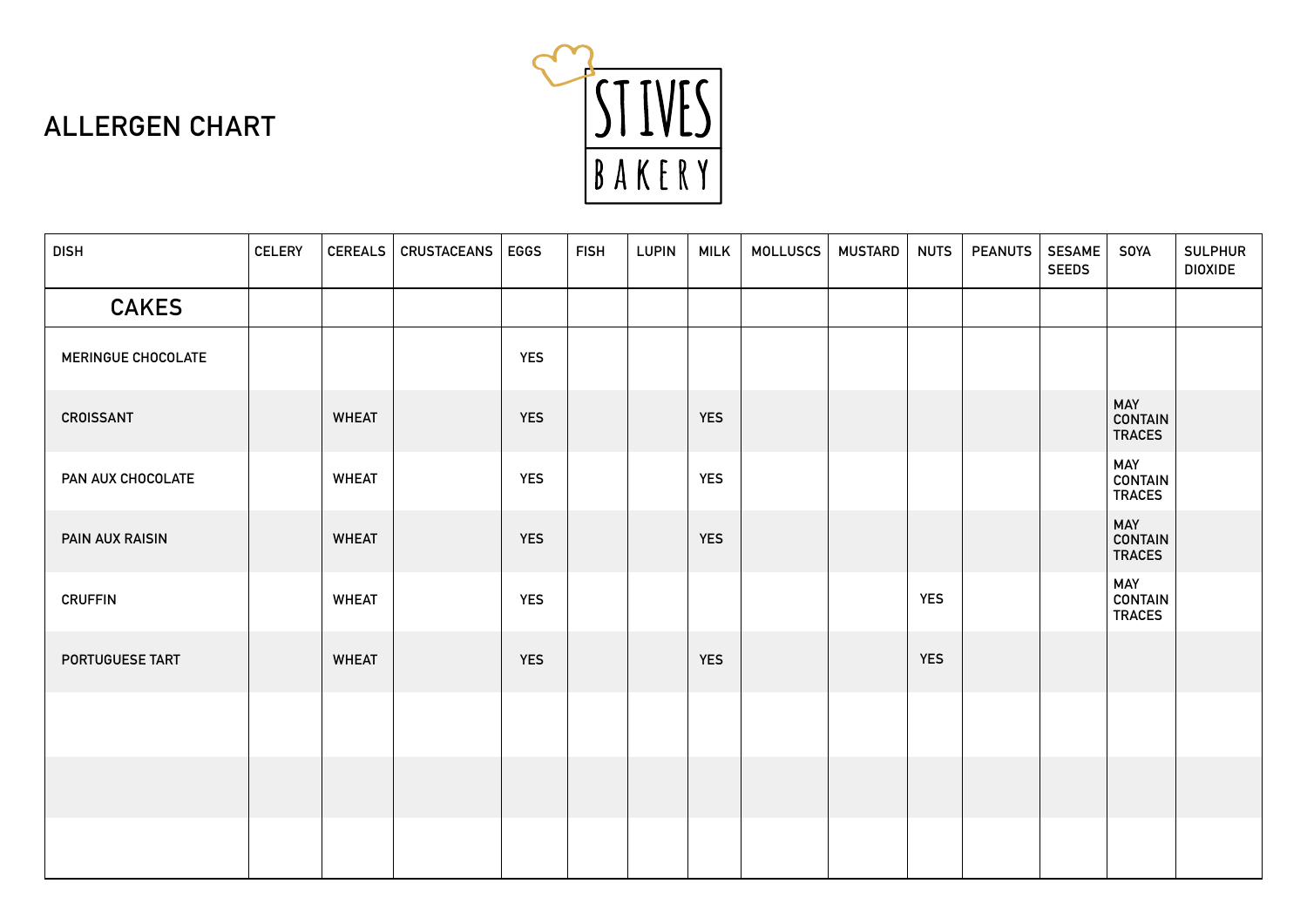

| <b>DISH</b>           | <b>CELERY</b> |              | CEREALS   CRUSTACEANS | <b>EGGS</b> | <b>FISH</b> | <b>LUPIN</b> | <b>MILK</b> | <b>MOLLUSCS</b> | <b>MUSTARD</b> | <b>NUTS</b> | <b>PEANUTS</b> | <b>SESAME</b><br><b>SEEDS</b> | <b>SOYA</b>                                   | <b>SULPHUR</b><br><b>DIOXIDE</b> |
|-----------------------|---------------|--------------|-----------------------|-------------|-------------|--------------|-------------|-----------------|----------------|-------------|----------------|-------------------------------|-----------------------------------------------|----------------------------------|
| <b>PASTIES</b>        |               |              |                       |             |             |              |             |                 |                |             |                |                               |                                               |                                  |
| <b>STANDARD</b>       |               | <b>WHEAT</b> |                       | <b>YES</b>  |             |              |             |                 |                |             |                |                               | <b>MAY</b><br>CONTAIN<br><b>TRACES</b>        |                                  |
| PREMIER STEAK         |               | <b>WHEAT</b> |                       | <b>YES</b>  |             |              |             |                 |                |             |                |                               | <b>MAY</b><br><b>CONTAIN</b><br><b>TRACES</b> |                                  |
| STEAK AND STILTON     |               | <b>WHEAT</b> |                       | <b>YES</b>  |             |              |             |                 |                |             |                |                               | <b>MAY</b><br><b>CONTAIN</b><br><b>TRACES</b> |                                  |
| <b>CHESSE AND VEG</b> |               | <b>WHEAT</b> |                       | <b>YES</b>  |             |              | <b>YES</b>  |                 |                |             |                |                               | <b>MAY</b><br><b>CONTAIN</b><br><b>TRACES</b> |                                  |
| <b>VEG</b>            |               | <b>WHEAT</b> |                       | <b>YES</b>  |             |              |             |                 |                |             |                |                               | <b>MAY</b><br><b>CONTAIN</b><br><b>TRACES</b> |                                  |
|                       |               |              |                       |             |             |              |             |                 |                |             |                |                               |                                               |                                  |
|                       |               |              |                       |             |             |              |             |                 |                |             |                |                               |                                               |                                  |
|                       |               |              |                       |             |             |              |             |                 |                |             |                |                               |                                               |                                  |
|                       |               |              |                       |             |             |              |             |                 |                |             |                |                               |                                               |                                  |